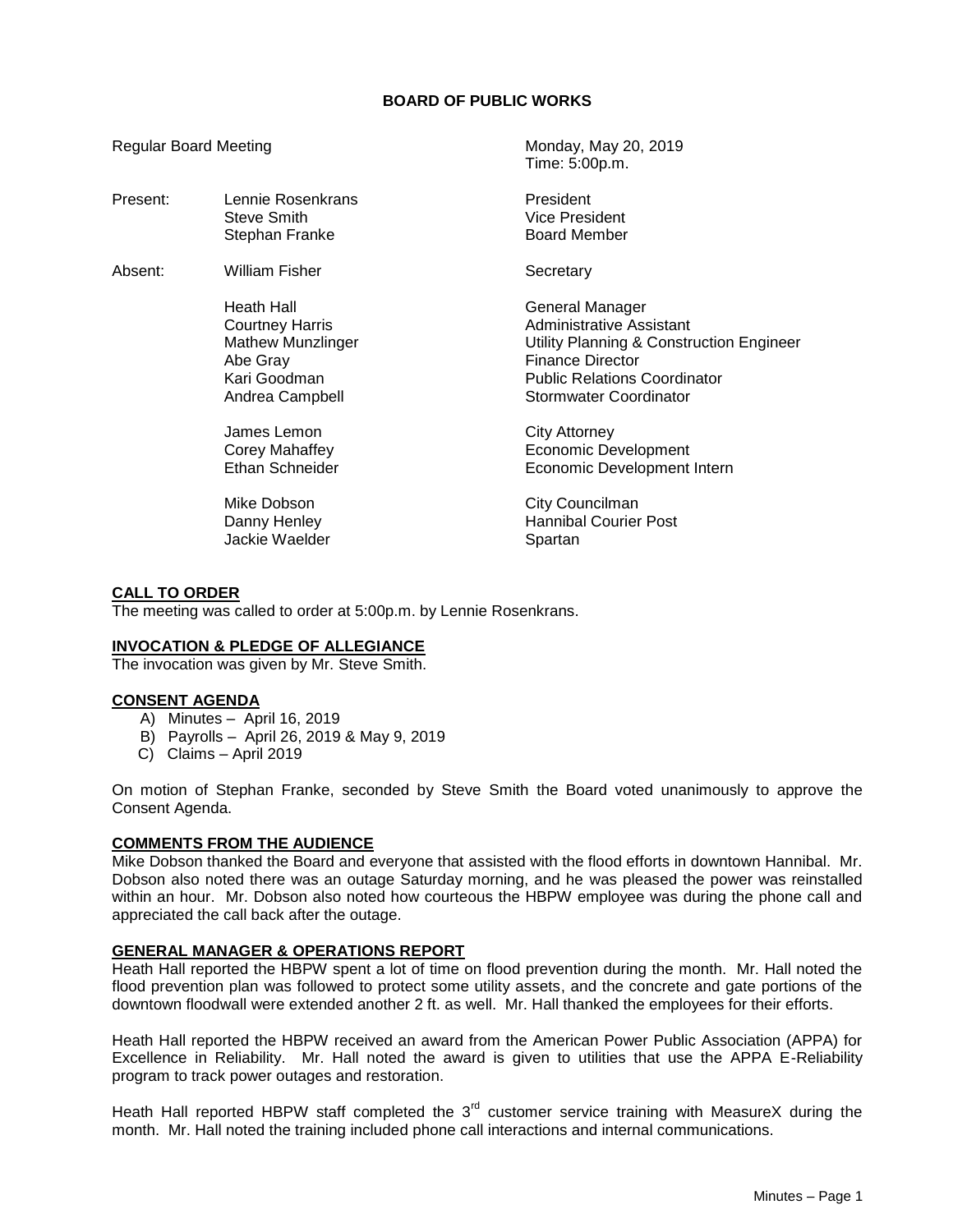Supervisors will continue coaching the staff and the new phone system with have an option for automatic recording that will help with efforts of improving communication.

Heath Hall reported he has received positive feedback from the video recordings of the board meetings and other videos that have been posted on the HBPW YouTube page. Matthew Jones and Kari Goodman will be working to improve the sound quality of the monthly board meeting videos to ensure quality sound.

Heath Hall reported Gary Tate earned his 20 year pin and invited the Board Members to attend his retirement party that will be held on June  $21<sup>st</sup>$  at  $2:00p.m.$  at the HBPW.

Heath Hall reported Spring Cleanup was held on April 27<sup>th</sup>. Mr. Hall noted there were 73 volunteers and 1500 pounds of trash was collected.

Heath Hall reported since "Proposition S" did not pass, the HBPW and City continues to have customers calling in with stormwater related issues. Mr. Hall noted Matt Munzlinger will have a report later in the meeting to discuss a stormwater maintenance policy.

Heath Hall reported the contractor is done with the structural work on the lighthouse, and work will begin on the underground conduit installation any day. Mr. Hall noted the materials for the lighthouse should arrive in mid-June, and the Electric department is hopeful to have the project done by Tom Sawyer Days.

Heath Hall reported Mulhern's contractor is installing underground utilities at the Oak Spring Subdivision, and they are also in the process of re-platting the entire Ball Subdivision.

Heath Hall reported there were 3 sanitary sewer overflows (SSO's) during the month of April with one being with one being the Downtown Construction SSO. Mr. Hall noted when the river rose to 27 feet it created issues with manhole overflows in the alley between Main Street and the river. Matt Munzlinger noted TREKK has been great help detecting the issues to help with prevention of the overflows and he plans to meet with the Missouri Department of Natural Resources (MoDNR) as well. MoDNR was notified as required regarding the overflow.

Heath Hall reported the plant flow at the Wastewater Treatment Plant(WWTP) continues to be well above normal due to high river elevations. Mr. Hall noted even with the extremely high flows coming into the plant, the digester temperatures have returned to normal. Mr. Hall thanked Jeff Williams for his leadership and plant operators for their efforts and cooperation on plant improvements.

#### **FINANCIAL REPORT**

Abe Gray presented the Board with the financial results for the month of April 2019, year to date results, and key financial ratios. Mr. Gray presented the Dashboard presentation to the Board as a review of Key Performance Indicators trailing the last six months.

## **PROJECTS REPORT**

Mathew Munzlinger presented the Board with an updated progress report of ongoing projects. This includes projects from the Water System and Water Treatment Plant, as well as the Sewer System and Wastewater Treatment Plant. Mr. Munzlinger noted the progress of these projects and studies are acceptable and will continue as weather permits.

## **Power Supply Update – Heath Hall**

Heath Hall reported GDS assisted the HBPW with live pricing bids for Peak Energy Blocks for the summer months of 2020-2022. Mr. Hall noted NextEra was the low bidder at \$33.50/MWhr (versus the current contract at \$38.65/MWhr with NextEra). The contract was signed and agreed upon per the Board's approval during the April Board meeting giving Mr. Hall permission to approve the new pricing. Mr. Hall noted there will be approximately \$120,000/year saved with the new approved contract.

Heath Hall reported the yearly MISO capacity auction occurred in late March 2019. Mr. Hall noted the HBPW is already committed with the appropriate amount of capacity for the next planning year beginning in June of 2019. There will not be any further purchasing of capacity at this time, and Mr. Hall will continue to monitor the pricing to help make future decisions on capacity.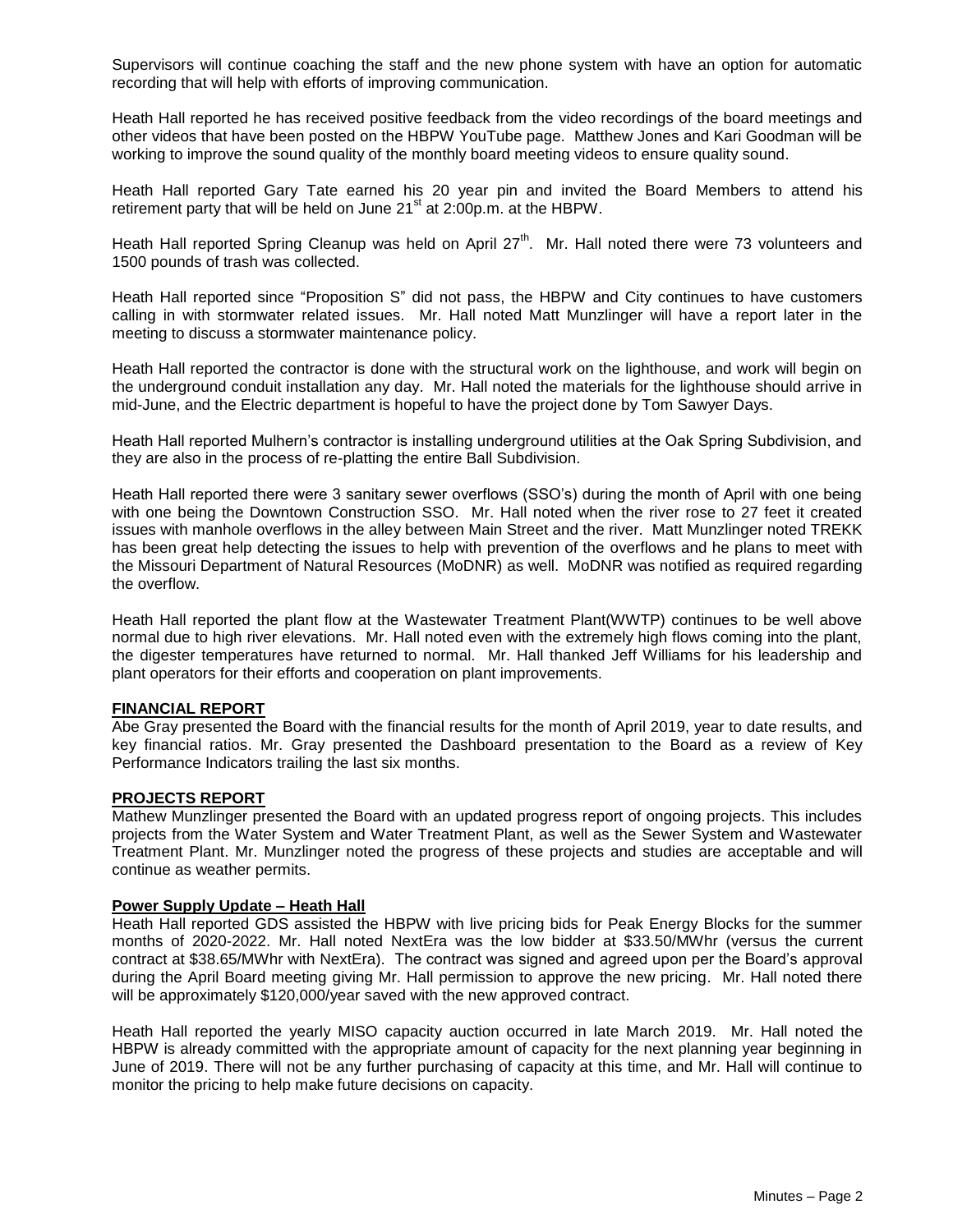Heath Hall reported an update on the Clean Line Partners "Grain Belt Express" (GBE) Transmission Line. Mr. Hall noted the proposed Direct Current (DC) high voltage power line would take low cost wind power from Kansas to the East Coast PJM electric market. The controversial issue behind this project continues to be eminent domain rights. Mr. Hall discussed and reviewed an update of the HBPW's commitments with the potential project.

## **Master Power Purchase & Sale Agreement with TransAlta – Heath Hall**

Heath Hall reported the HBPW participated in live pricing bids for peak blocks, and presented the Master Power Purchase and Sales Agreement listing several companies the HBPW accepted bids from. Mr. Hall noted GDS and Speigal McDermitt have been working with TransAlta since November on the agreement presented and the HBPW will be splitting the legal cost and consulting fees with the City of Kirkwood. Mr. Hall recommended the Board approve the Master Purchase Power and Sale Agreement with TransAlta as presented to more efficiently receive and accept future purchase power bid prices from TransAlta.

On motion of Stephan Franke, seconded by Steve Smith the Board voted unanimously to approve the Master Purchase Power and Sale Agreement with TransAlta.

#### **Final Budget FY19/20 – Abe Gray**

Abe Gray presented the finalized FY2019-2020 Operating budget noting the budget presented is the same as reviewed at the April 2019 Board meeting, with the following changes. Mr. Gray reported in the Water Fund he adjusted interest expense to reflect the actual (lower) interest rate on the GAC bonds. Mr. Gray reported he ceased allocating a portion of shared administrative expenses to Stormwater and these were reallocated back to the Water and Sewer Funds. The Electric Fund continued to be charged 50% of shared administrative expenses. After much discussion, Mr. Gray recommended approval of the final budget as presented.

On motion of Stephan Franke, seconded by Steve Smith the Board voted unanimously to approve the 2019- 2020 draft budget as presented.

### **NEW BUSINESS**

### **Redlined Rate Sheets & Schedule of Fees and Charges – Abe Gray**

Abe Gray presented the "redlined" rates sheets for each Fund and the Schedule of Fees and Charges for review. Mr. Gray noted this will be presented again at a rate hearing next month for approval.

Mr. Hall requested the Board set a rate hearing to take place on June  $17<sup>th</sup>$  at 5:00p.m. with the regular meeting to follow.

On motion of Stephan Franke, seconded by Steve Smith the Board voted unanimously to set the rate hearing for June  $17<sup>th</sup>$  at 5:00p.m. with the regular meeting to follow.

#### **Stormwater Maintenance Policy – Matt Munzlinger**

Matt Munzlinger presented the Stormwater Maintenance Policy for review. Mr. Munzlinger noted the purpose of the policy is to delineate responsibility of stormwater conveyances within the city limits of Hannibal, and is independent of previous actions taken by the City to address stormwater concerns and define the HBPW and City's current responsibilities. Mr. Munzlinger recommended approving the policy as presented.

On motion of Steve Smith, seconded by Stephan Franke the Board voted unanimously to approve the Stormwater Maintenance Policy as presented.

## **Black & Veatch Stormwater Contract Amendment – Matt Munzlinger**

Matt Munzlinger reported Black & Veatch is currently assisting the HBPW with a Stormwater Utility Development Study to develop a stormwater management delivery roadmap and equitable funding mechanism. Mr. Munzlinger presented the Black & Veatch change order request that reflects the revised scope of services the City desires. The following are the key objectives that were reviewed: Develop technical criteria for both the Credits and Fee Appeals Programs, Develop draft administrative requirements for the two Programs, Develop draft business process workflows for the two Programs, Develop a draft Stormwater Credits and Appeals Manual, Develop policies and preliminary billing mechanisms to enable stormwater user fee billing, and Stormwater Advisory Committee stakeholder engagement. After much